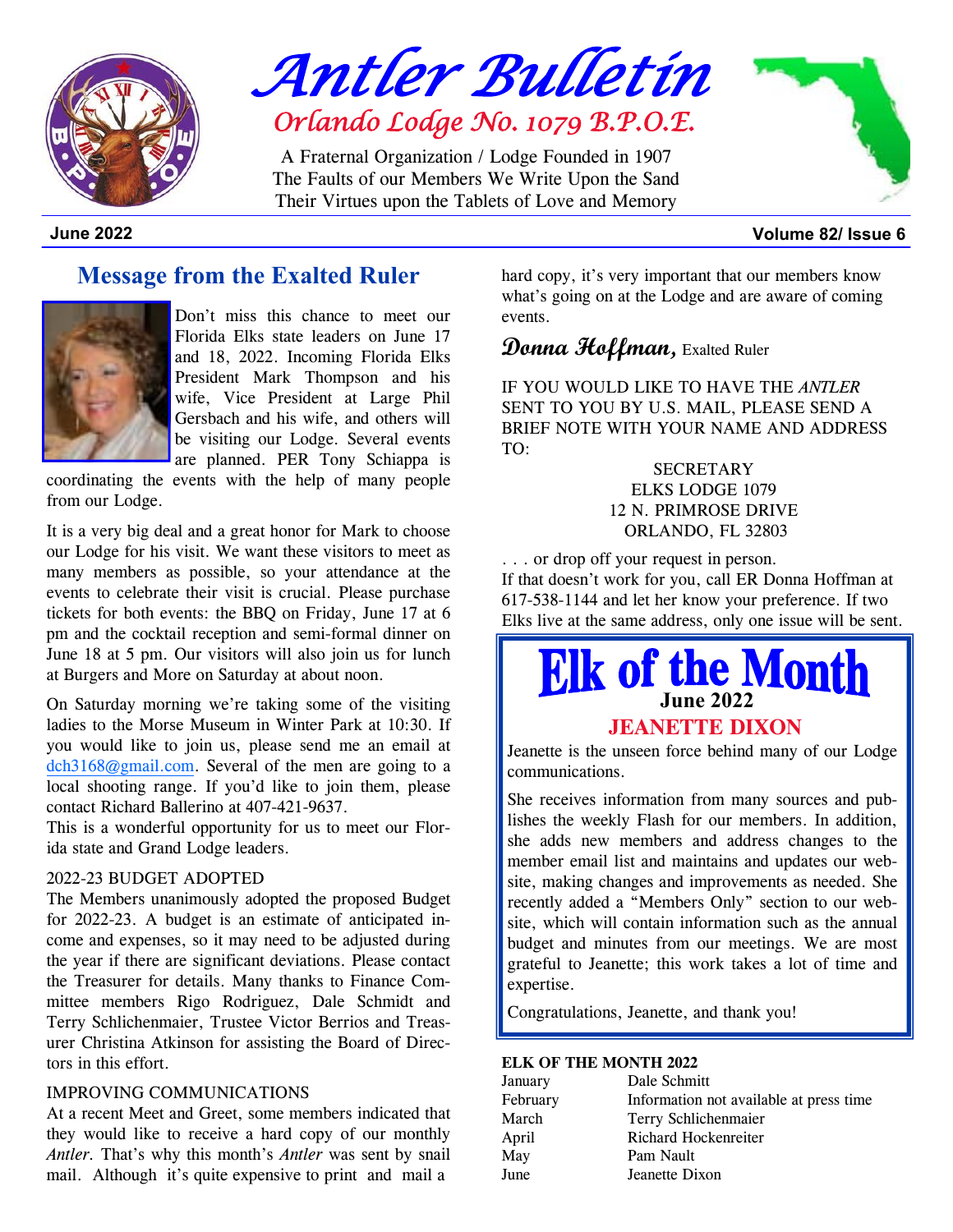# **DAVID DUB-YAH'S JUKEBOX LIVE**

#### (Well, mostly live)

On Friday, June 3 I will again be performing dance and listening music for your indulgence and entertainment in



the pub for tips. Join us from about  $\sqrt{5}$  5:30 to 9 PM to celebrate living; God  $\mathbb{Z}$  is good. Oh yeah, its Amy's birthday, so all the songs will be for her, but you can listen too if you'll be nice.

Carol will have Shrimp or Chicken Carbonaro, bread, and dipping oils available to be served from 5 to 7. If

you're not hungry there *IS*. If you're not hungry there *IS* plenty of drink available for a small rental fee.

I now place placards on the tables and the bar that list some of my songs; all the placards are different. I also will have my song books available containing around 1500 titles from country to disco for your perusal so *you can pick* song selections from your past to hear *me sing***.**  If you don't want to pick songs to hear, I am perfectly capable of choosing them for you; I ain't proud. In addition, I have many, many other songs not showing in my songbooks or on my placards. If you have something else dear to mind, please ask me.

So, if you find yourself desperate for entertainment, come out and have some fun at my expense. Drink, shake your booty on the dance floor, and/or sit back, listen, and reminisce. I no longer have guest singers to give you a reprieve from me, but I do allow members to come up and do a duet with me. Either way, I recommend drinking heavily; I know I will be. I'll have a tip jar available so you can contribute to my poor old sick mother and her 19 cats. Oh, and remember, the more you drink the better I sound. And please remember to take care of our bartender who works really, really, REALLY hard to keep us happy.

# **David Wiggs**





### **DOES' CORNER**

#### **June**

Hello everyone!

Summer is here, which means we'll change to one meeting a month for the next couple of months.

I want to say Thank You from the bottom of my heart to those amazing ladies who threw the President's Tea. What a wonderful time we had! You ladies inspire me every day.

The sendoff to Arizona for our June 18 thru 23 national convention is just around the corner.

We want to send out speedy recovery wishes to Mazie Wise, who is home now. She's deeply missed, and we hope to see her back in the swing of usual business soon.

*Happy Birthday to all our June birthdays!* 

Sincerely,

**Kim Casey**  BPO Does Drove #66 2022 President



# **Chaplain's Corner**

As the newly appointed Chaplain, I am honored to be given the opportunity to provide an inspirational message here monthly, and hopefully touch someone's heart who is in need of encouragement.

June is the month we honor our Flag and our Fathers.

The BPOE is based on God and Country, with the Stars and Stripes always honored proudly. I think Walt Disney said it best: "I thank God and America for the right to live and raise my family under the flag of tolerance, democracy, and freedom." Flag Day does not just honor the cloth symbol of our United States, but the men and women who have given their time, talents, and lives for the freedom for which it stands.

As Father's Day approaches, let us remember that it takes someone special to be a Father. "Someone devoted to raise a family and someone strong to be there no matter what. A father is a child's first hero, biggest fan, and greatest teacher. A father is someone you can count on, confide in, and laugh with. A father gives the best advice and is always there to listen. Life doesn't come with a manual, it comes with a Dad." - Unknown author

Along with the beginning of summer, June is the time to honor our Fathers and the flag that has flown over them for over two centuries. Thank you, Dads and Veterans, for all you gave for us.

God Bless America! **Pam Nault**  Chaplain

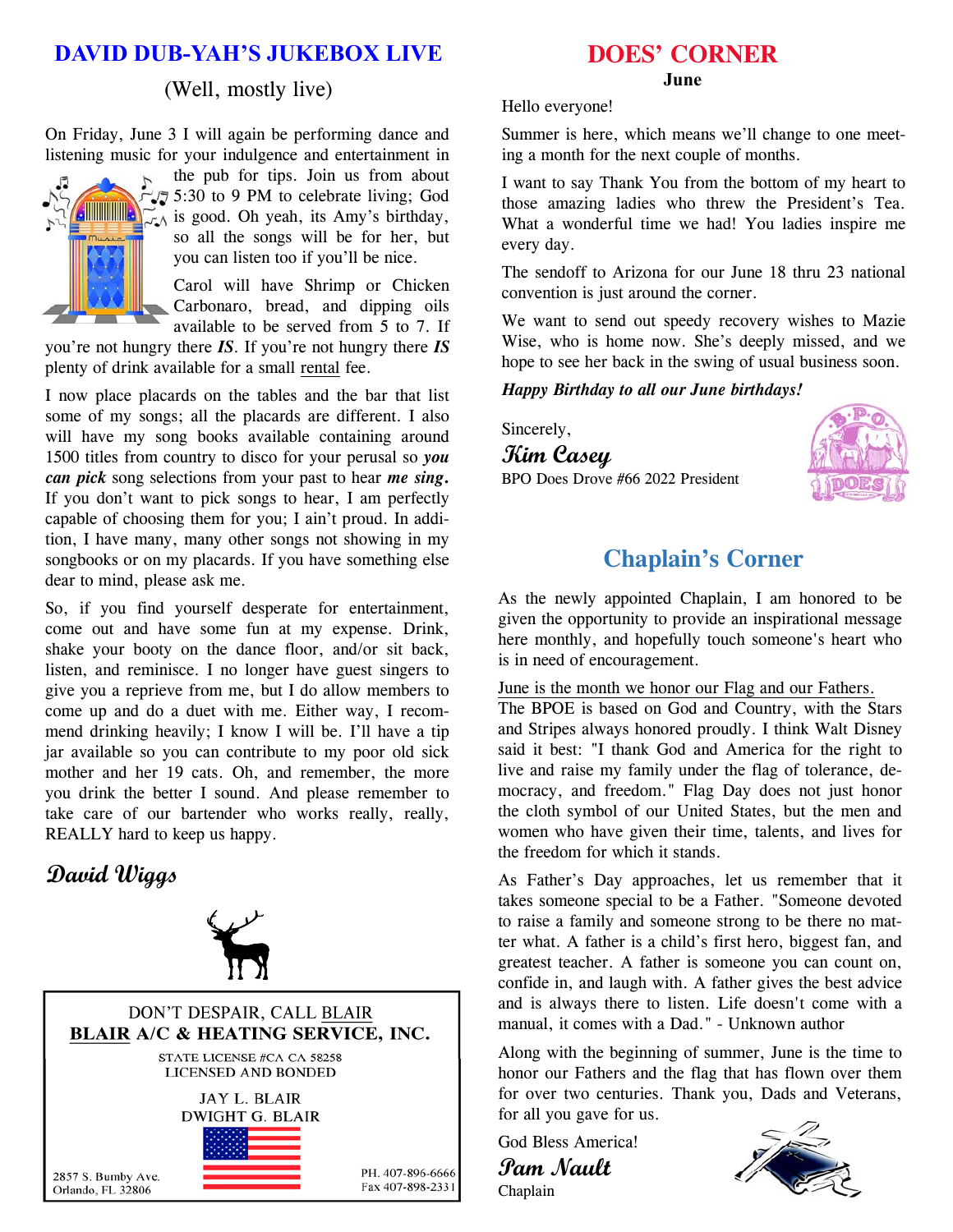# **Monday Morning Boys (MMB)**

June already? What happened to spring? Yes, it goes by quickly. Now we're in the grass cutting season. Yep,



weekly work outside. Frankly, we all favor outside work.

How about you? Do you have chores to do too? If you live in a house, I'm sure you do. We at #1079 live in a 17,000 square foot house that is over 50 years old. Hence lots of things pop up each week that need attention. Which brings

me to you: we would like to add a couple more MMB's to our roster. We promise we'll find a chore for you that you'll enjoy. PLUS, you get to work with a great group of guys for a couple of hours. We sit and banter a lot also. No politics or religion!

We hope to see you some Monday morning. Call or text if you have questions or suggestions about things you'd like to see the team accomplish.

# **Schim**



**June Elks' Birthdays** 

- 1 William T Hicks
- 3 Amy Gail Story
- 4 Lindsay Hodges
- 5 Patricia C Chiasson George L Erwin
- 6 Diane R Callen
- 7 Jimmy Lugo
- William M Lynch 8 Carolyn Gruber
- Donald W Wilson
- 9 Larry Seesholtz
- 10 Linda Rossel
- 11 James F Clontz
- 15 Louis W McFadin
- 16 Rosemary Budd
- 17 Byron G Fowler
- Antonio Franco
- 18 Paula Rae Buckholz L David Middleton
- 20 Rita R Blankenhorn
- 21 Leslie W Robinson
- 22 Robert Neil Seabrease Doris E Sweeney
- 23 Domingo Cruz
- William M Smith 24 Nathan Jones Terry Schlichenmaier
- 25 Jack Foster
- 26 Martin Brooks
- 27 Lynn Cunningham
- 28 Robert Widerman Patricia Woodruff
- 29 David P Staub Beverly J Stolt



## **Birthday Drink Coupon**

Any current Elk or Does Member may present this coupon at the bar and receive a free well drink, domestic beer or glass of house wine anytime during your birthday month compliments of Lodge 1079.

Member's Name

Birth Month & Day

Elk or Does Card Number

# **BECOME A BOOSTER!!**

**WE LOVE OUR BOOSTERS!** TO: ANTLER BULLETIN BOOSTER CLUB

| AMOUNT: |  |  |  |
|---------|--|--|--|
| Name:   |  |  |  |

\$20 per year, effective Jan. 2013 per name or couple's names. Make check payable to Orlando Elks Lodge 1079 Please drop check or cash in Secretary's Office (or door slot if closed)

#### **ANTLER BOOSTERS**

If you would like to make a donation in honor or memory of someone, please send a check to the Secretary at Elks Lodge 1079 for \$10 or more. Names will be published in the *Antler* in accordance with your wishes.

# **Antler Boosters**

**February 2022** Pat Davies, In Memory of William Davies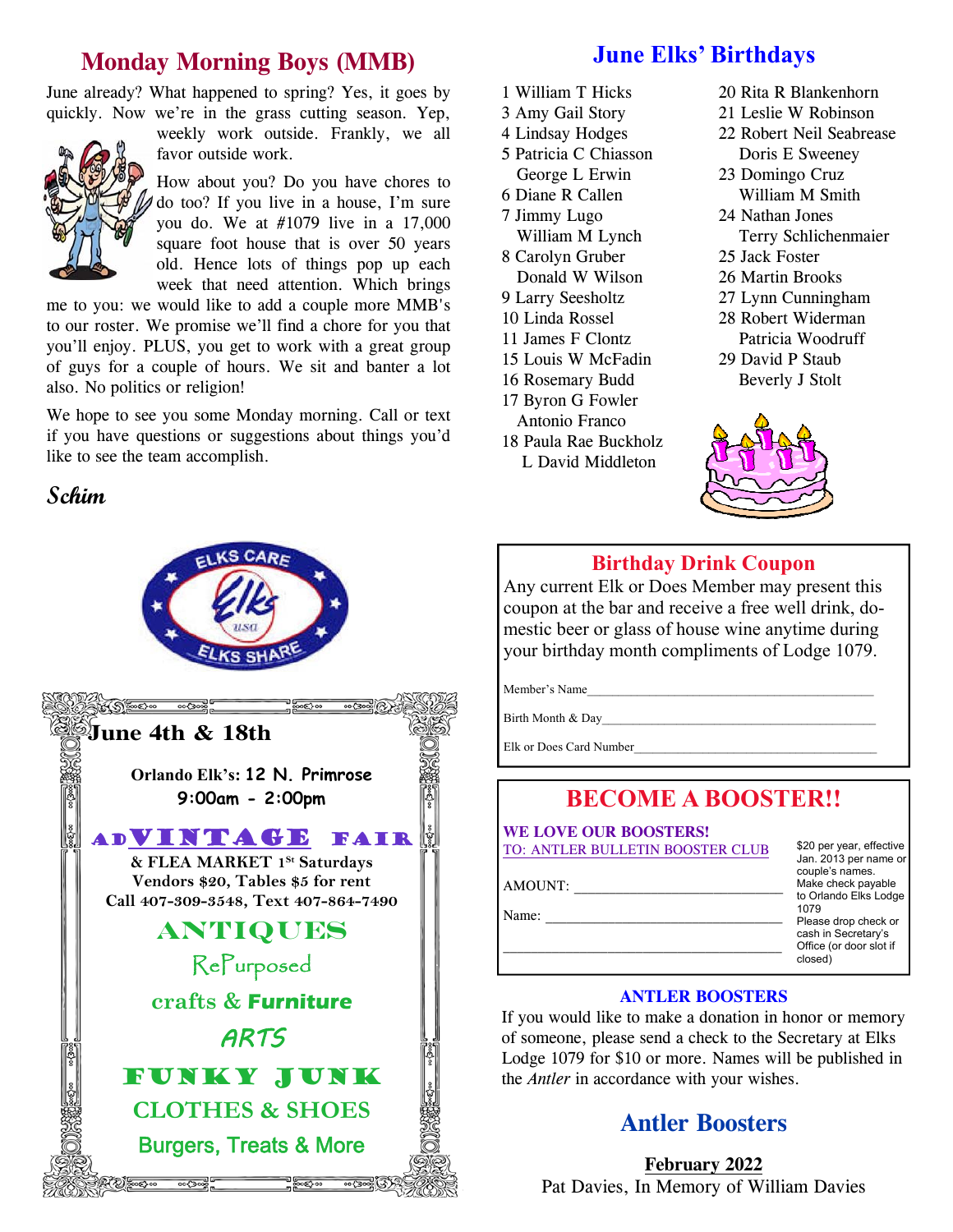# Get one-on-one help with your Medicare questions.

I'm Nelson Coll, a licensed sales agent in FLORIDA. When it comes to Medicare, it's important to consider all of your options. What works well for your neighbor may not be the best fit for you. I know the ins and outs of Medicare, and I'm ready to answer your questions and help you find a plan that fits your needs.

United

**Ithcare** 

SPRJ55189

# It's time to take advantage.



**Nelson Coll** Licensed Sales Agent U.S. Marines -E5, Vietnam Veteran, 10 years served 321-2517 625, TTY 711 nelson.coll@outlook.com www.MyUHCagent.com/nelson.coll Tôi nói tiếng Việt.

Plans are insured through UnitedHealthcare Insurance Company or one of its affiliated companies, a Medicare Advantage organization with a Medicare contract. Enrollment in the plan depends on the plan's contract renewal with Medicare. @2021 United HealthCare Services, Inc. All rights reserved. Y0066\_22SPRJ55189\_C

|                                                                                                                                       |                   |                                    |                                                          | Elks<br>National<br>Eoundation, Inc.                                                                                                                                                                                                 |                                                                                                                    |
|---------------------------------------------------------------------------------------------------------------------------------------|-------------------|------------------------------------|----------------------------------------------------------|--------------------------------------------------------------------------------------------------------------------------------------------------------------------------------------------------------------------------------------|--------------------------------------------------------------------------------------------------------------------|
|                                                                                                                                       | <b>Use Only</b>   | <b>For ENF Office</b>              |                                                          |                                                                                                                                                                                                                                      |                                                                                                                    |
|                                                                                                                                       | Please<br>Print   | Last Name                          | First Name                                               | Middle Initial                                                                                                                                                                                                                       | O Mr. O Mrs. O Ms.<br>Title (check one)                                                                            |
|                                                                                                                                       |                   | Address                            |                                                          | Street                                                                                                                                                                                                                               | Apt. No.                                                                                                           |
| Today's Date                                                                                                                          |                   | City                               | State                                                    | Zip Code                                                                                                                                                                                                                             | Fmail:                                                                                                             |
|                                                                                                                                       | Gift              |                                    |                                                          | <b>□</b> Enclosed is my donation of: □ \$50 □ \$100 (Peace) □ \$250 (Justice) Other \$                                                                                                                                               |                                                                                                                    |
| <b>LODGE AFFILIATION</b>                                                                                                              | Type              | $\Box$ I would like to pledge:     |                                                          | \$ (total amount)                                                                                                                                                                                                                    |                                                                                                                    |
| Lodge Name                                                                                                                            |                   |                                    |                                                          |                                                                                                                                                                                                                                      | Please send reminders: $\Box$ Annually $\Box$ Semi-Annually $\Box$ Quarterly $\Box$ Monthly for installments of \$ |
|                                                                                                                                       |                   |                                    | I have enclosed my initial payment of: \$ (required)     |                                                                                                                                                                                                                                      |                                                                                                                    |
| State                                                                                                                                 |                   | I would like to make a tribute of: |                                                          |                                                                                                                                                                                                                                      | \$ In Memory Of or In Honor Of                                                                                     |
| Lodge Number                                                                                                                          |                   |                                    |                                                          |                                                                                                                                                                                                                                      | Notification of Gift Should Be Sent To: Name                                                                       |
| Address<br>the contract of the contract of the contract of the contract of the contract of the contract of<br>Lodge Membership Number |                   |                                    |                                                          |                                                                                                                                                                                                                                      |                                                                                                                    |
|                                                                                                                                       | Payment<br>Method |                                    | □ I have enclosed a check. Please Make Check Payable To: | Elks National Foundation. 2750 N. Lakeview Ave., Chicago, IL 60614-2256                                                                                                                                                              |                                                                                                                    |
|                                                                                                                                       |                   |                                    |                                                          |                                                                                                                                                                                                                                      | Please charge my credit card □ Visa □ MasterCard □ Discover Account # _____________________________                |
|                                                                                                                                       |                   |                                    |                                                          | <b>The Vour Signature Contract Contract Contract Contract Contract Contract Contract Contract Contract Contract Contract Contract Contract Contract Contract Contract Contract Contract Contract Contract Contract Contract Cont</b> | <b>Expiration Date</b>                                                                                             |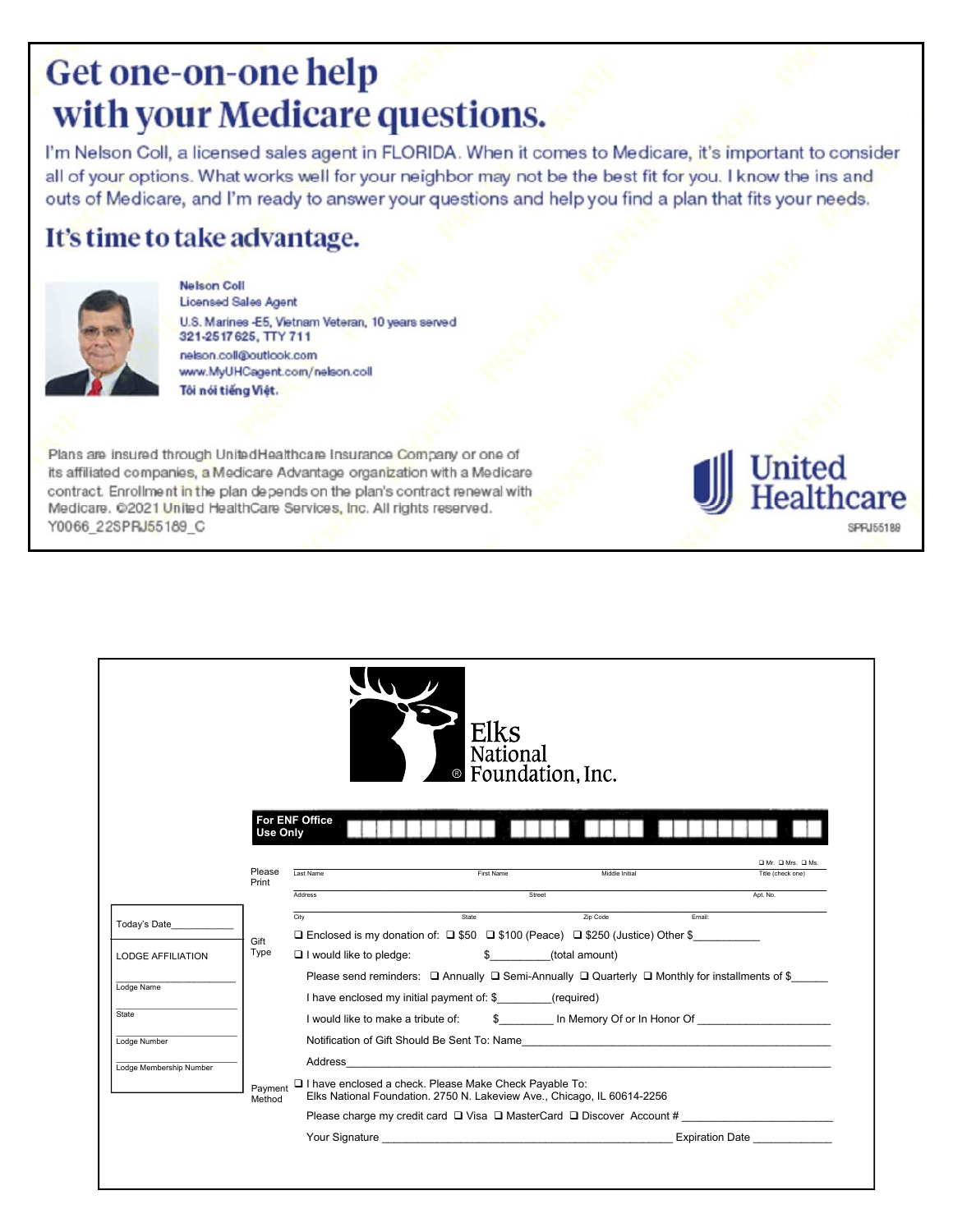# **LODGE ACTIVITIES**

Greetings to all! We're midway through 2022? *NO WAY!* You say you're wondering what's happening at your Lodge #1079?

#### **STAGE & SCREEN SHOW by Guys and Dolls Saturday, June 4**

Dinner at 5:30 pm **\$20** Show at 7 pm **\$12** ✰Chicken Cordon Bleu ✰Scalloped Potatoes ✰Vegetable ✰Salad & Roll ✰DOES will sell desserts

#### **THRU THE YEARS**

**Friday, June 10** Dinner at 6 pm **\$15** Music at 7 pm ✰Ham & Turkey Dinner with all the Fixin's ✰DOES will sell desserts

#### **FLORIDA STATE PRESIDENT'S VISIT**

**Friday June 17 and Saturday, June 18** ✰BBQ Friday, June 17 **\$10** in the Pub. Casual dress. Please support our military, by wearing a red shirt. ✰Pineapple Boats Saturday, June 18 **\$15**. Elegant dress. Tropical attire.



#### **Cocktail Reception at 5 pm**

Meet our Endorsed Florida State President Mark & Barbara Thompson Meet our Endorsed Florida Vice President Phil & Susan Gersbach

#### **Friday, June 24**

Music by STEEL Dinner at 6 pm **\$20**. Music at 7 pm ✰Seafood Boil ✰DOES will sell desserts Advance reservations are required for all events except the June 17 BBQ.

# **Jossie Havens**



ASK!